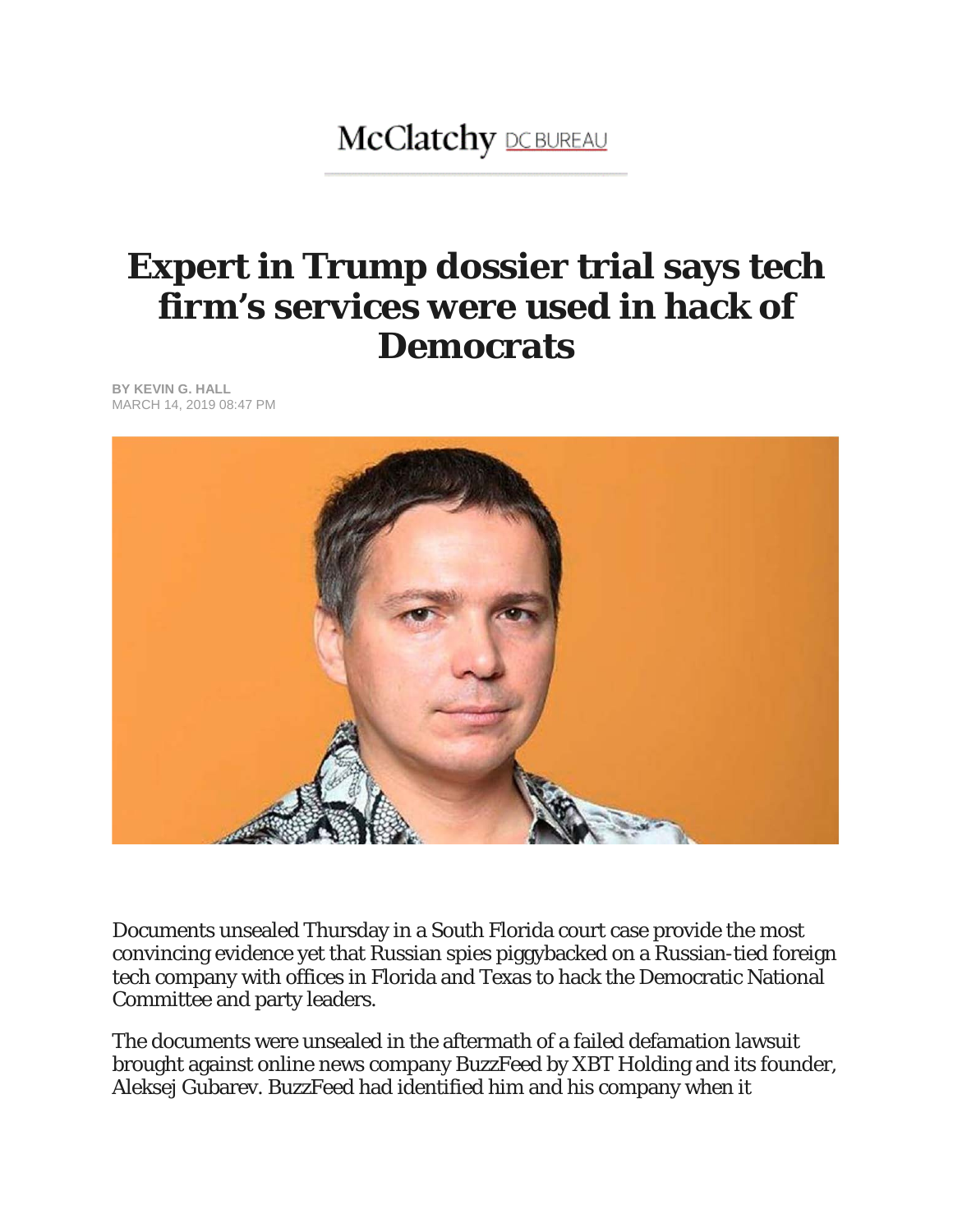published in January 2017 the so-called Trump dossier, compiled by former British spy Christopher Steele.

The research that made up the dossier was mostly paid for by political opponents of Donald Trump from both major parties during his 2016 campaign, and among its explosive allegations were that XBT's Internet platform was used to launch cyber warfare that interfered in the U.S. elections.

XBT and Gubarev are based in Cyprus but boast web-hosting operations globally and XBT operates servers in Russia. In a series of stories, McClatchy had reported how Russian-linked hackers used the little-known XBT and Webzilla infrastructure to help spread the Methbot and Gozi viruses, giving more credibility to the dossier's assertions. McClatchy also discovered that another alleged bad actor named in the dossier was a twice-convicted pedophile with cyber expertise.

Those stories helped fill in blanks about the company named in a document that became part of the basis for Special Counsel Robert Mueller III's investigation into Russian election meddling. But the technical details of how the hack happened and efforts to trick people into opening fake documents — called spear phishing — remained relatively murky.

That was until Thursday, when an expert's report entered into the court record by a former top National Security Council cyber leader was unsealed, giving more clarity to the technical mechanisms deployed to hack the DNC and party leaders back in 2016.

"Technical evidence suggests that Russian cyber espionage groups used XBT infrastructure to support malicious spear phishing campaigns against the Democratic Party leadership, which resulted in the theft of emails from a senior member of the Hillary Clinton presidential campaign," said the report prepared by Anthony J. Ferrante, who beyond his NSC role had also served as chief of staff of the FBI's cyber division.

Among Ferrante's conclusions:

▪ A Russian cyber espionage group linked to the DNC hack has used an XBTowned IP address in the past. IP addresses are a computer's unique identifier when connected to the Internet.

▪ Technical evidence points to XBT-owned infrastructure used to support malicious cyber campaigns.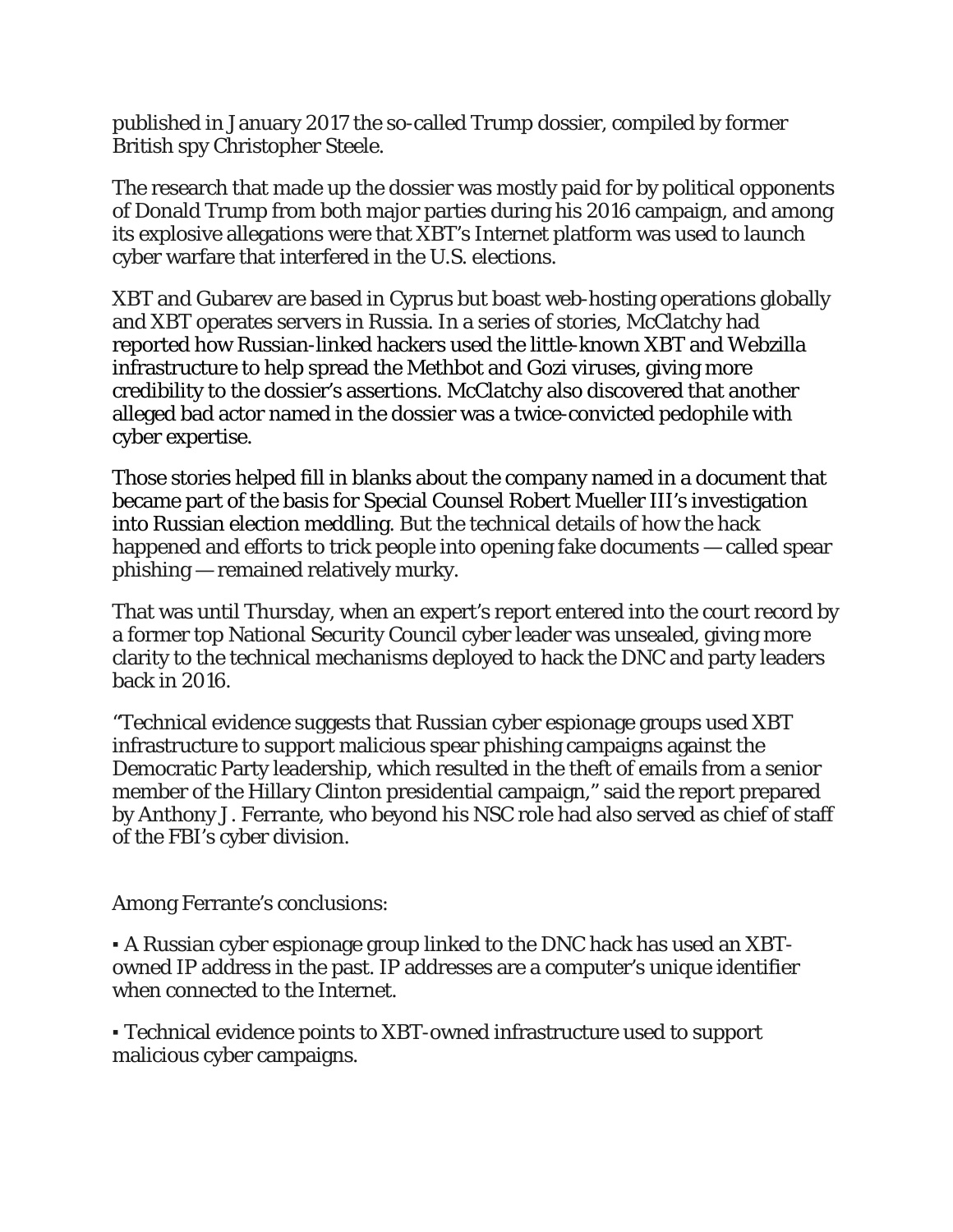▪ XBT-owned IP addresses have been tied to cyberattacks on critical infrastructure networks across the globe.

▪ A "significant" number of XBT-owned IP addresses were used to support a digital ad fraud scheme that siphoned away millions from U.S. media companies in ad dollars.

Ferrante's report also gives more detail on how former Clinton campaign chair John Podesta was hacked. He was tricked into clicking on a link-shortening site that opened to a faux Google security page. That shortened link was created by web user john356gh, and working off the link Podesta clicked Ferrante was able to find three nearly identical fake Google security pages that had virtually the same underlying phishing codes in the shortened links. One had an IP address at an XBT subsidiary called Root S.A.

Ferrante, now a cyber sleuth for FTI Consulting, stopped short of directly connecting XBT to the links used in the phishing. But he said the link found with the XBT subsidiary's IP address "was created with the intent to steal John Podesta's email credentials as part of the cyber operations launched against the DNC and Democratic Party leadership."

XBT has maintained throughout that it isn't responsible for what users of its services do.



In a statement to McClatchy, BuzzFeed said the unsealed documents show why it was important to have published the dossier back in January 2017.

"Now, because BuzzFeed News published the dossier, we're learning more about the facts of foreign influence in the 2016 presidential election," said Matt Mittenthal, BuzzFeed's spokesman.

A spokesman for the Office of the Special Counsel declined to discuss Ferrante's findings or whether Mueller is examining XBT.